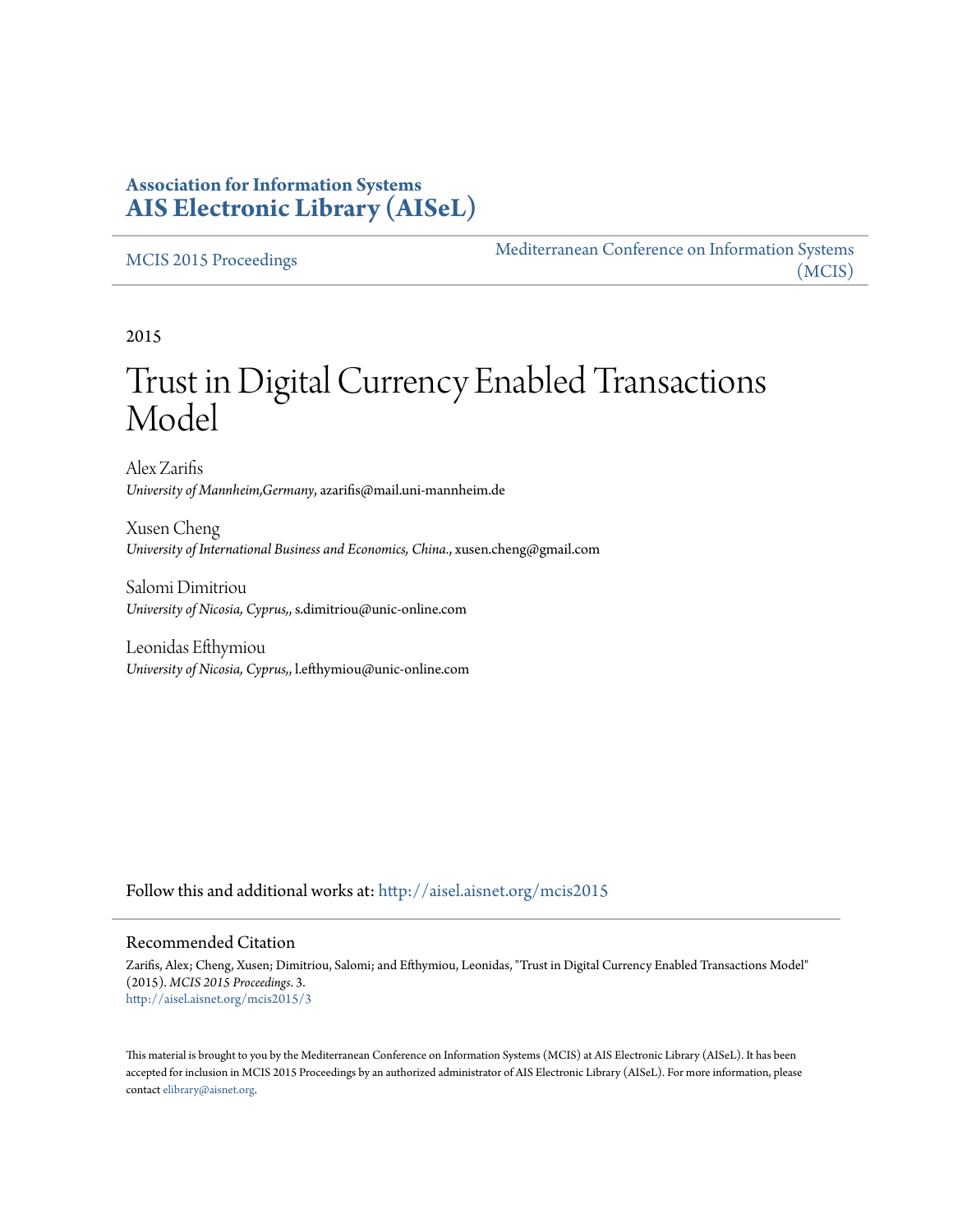# **Trust in Digital Currency Enabled Transactions Model**

*Completed Research*

Alex, Zarifis, University of Mannheim, Mannheim, Germany, azarifis@mail.uni-mannheim.de

Xusen, Cheng, University of International Business and Economics, School of Information Technology and Management, Department of E-Business, Beijing, China, xusen.cheng@gmail.com

Salomi, Dimitriou, University of Nicosia, UNIC Online, Nicosia, Cyprus, s.dimitriou@uniconline.com

Leonidas, Efthymiou University of Nicosia, UNIC Online, Nicosia, Cyprus, l.efthymiou@uniconline.com

### **Abstract**

*This research extends theories of trust from e-commerce to incorporate digital currencies. In particular trust in business to consumer e-commerce transactions carried out using digital currencies such as Bitcoin is explored. A model of online trust is considered to be valid in this different transaction context but the significance of each construct changes and some extensions are necessary. The role of institutional trust in transactions has differences that are explored and new constructs are suggested. These new constructs are incorporated into a new digital currency enabled transactions trust model. The results support the validity of the role of the rate of adoption and reputation of digital currencies as part of situational normality. The nature of the digital currency itself, the digital currency payment system, the payment intermediary, the digital currency P2P infrastructure, self-imposed and external regulation are also considered valid as part of structural assurance. These findings can be used by those developing the related technology, the vendors and regulatory institutions to increase consumer trust in digital currency enabled transactions in order to extend adoption and use.*

*Keywords: Digital currency, trust, Bitcoin, e-commerce, business to consumer.*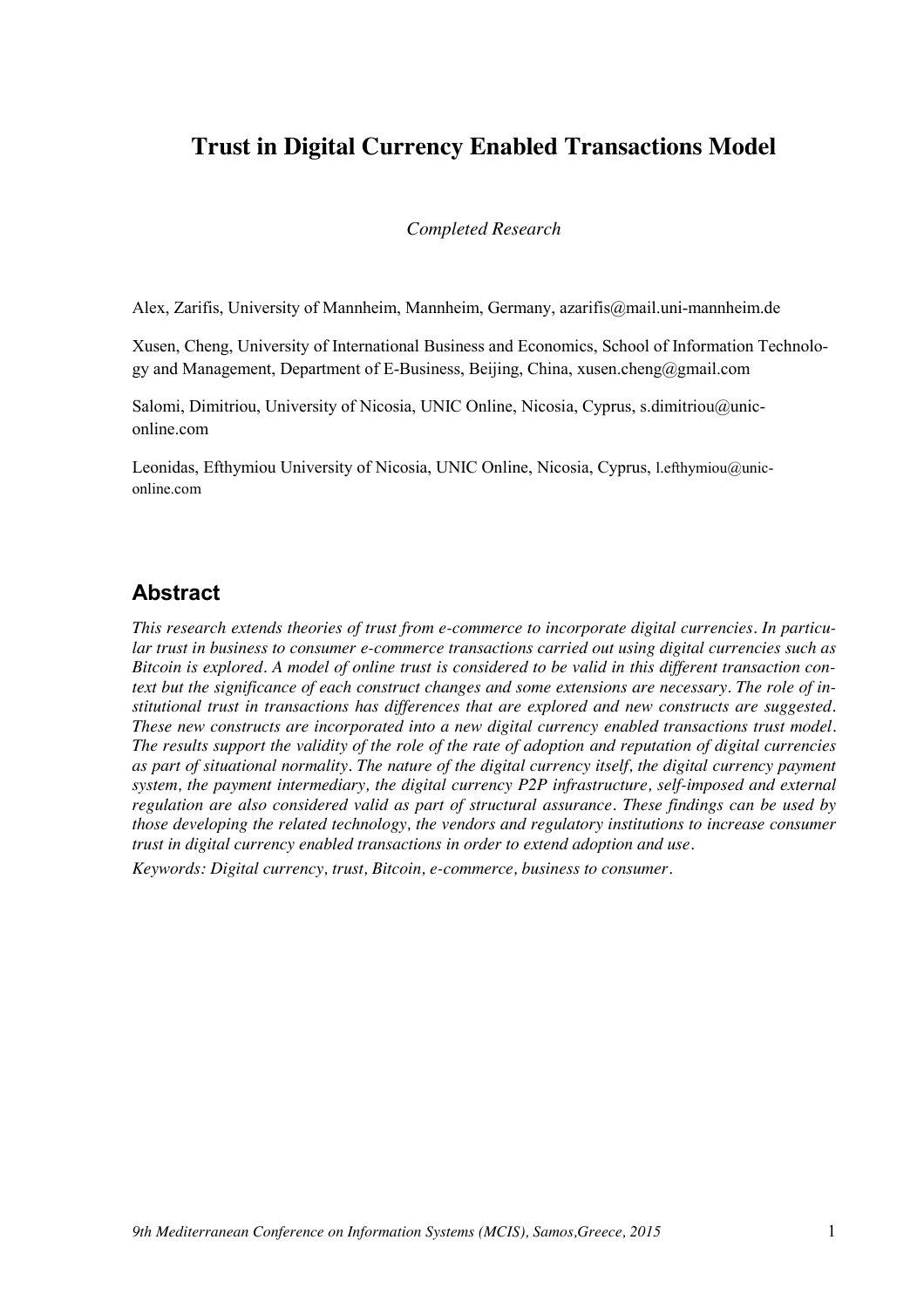# **1 Introduction**

While there are a number of perspectives on what constitutes a digital currency the most widely adopted view which is also the one used in this research is that they allow the transfer of value online without a traditional bank being involved (Hett, 2008). The terms cryptocurrencies and virtual currencies are also used but they have a technology and virtual world bias respectively. Current research into digital currencies can be separated into three threads. The main focus of the media, practitioners and research (Sapuric and Kokkinaki, 2014; Hayes 2015) has been on the value of one such digital currency Bitcoin, considering this an important indicator of these currencies success. A second research thread is developing the underlying technology (Gjermundrod and Dionysiou, 2014; Verbücheln, 2015). A third thread, which this research is part of, attempts to explore and better understand the inherent functionality and value of this technology (Giaglis and Kypriotaki, 2014; Zarifis et al. 2014) considering the functionality and value as the deciding factors in their adoption in some shape or form (Internal Revenue Service, 2014). While the current price of Bitcoin depends on the actions of certain organizations and individuals the inherent characteristics are not and may therefore be a better medium and long term predictor of adoption.

This research attempts to better understand consumer trust in transactions using digital currencies so that our understanding of one of the inherent characteristics of this technology is developed. The consumer's perspective and level of trust in a technology is an important factor in the level of its adoption particularly when there is some financial risk. This paper develops previous research (Zarifis et al. 2014) which was more exploratory using qualitative methods by applying a quantitative data collection and analysis. The quantitative data collection was guided by the previous findings (Zarifis et al. 2014).

# **2 Digital Currency Enabled Transactions**

There are a number of digital currencies in addition to Bitcoin including Litecoin, Ripple, Anything Point, Facebook Credits, Amazon Coin and Linden dollars. This research chose Bitcoin to explore but the findings should be relevant to other digital currencies also. Bitcoin, like Litecoin and Ripple, is both a currency and a transaction system (Nakamoto, 2009). Furthermore these three currencies are not limited to a specific environment (Akins et al. 2013) in the way Linden dollars can only be used in Second Life. For the consumer to use Bitcoin they need to have an internet connection, a user version of the Bitcoin software known as Bitcoin wallet and another user such as a retailer willing to carry out a transaction. The transaction is either at a minimal fee or no cost. The significantly lower cost in comparison to transactions implemented by traditional banks is one of the main factors that is attractive to consumers.

When the consumer considers collaborating online trust is an important factor. Trust becomes an even more decisive factor when making a transaction online (Jarvenpaa et al. 1998; O'Brien, 2000; Bhattacherjee 2002). Trust is considered to have two components trusting beliefs and trusting behavior (McKnight et al. 1998; Pearce, 2007). In addition to this psychological dimension of trust there is also a more sociological dimension that includes institution based trust. Institution based trust refers to the trust in the institutions involved in the transaction such as a regulator, a government or a bank card provider (McKnight et al. 1998).

Trust in digital currency enabled transactions includes the issues related to trust in online transactions. Therefore the research in the area of online trust should be applicable. In addition to being an online transaction however it has some different characteristics and a partly different context due to the use of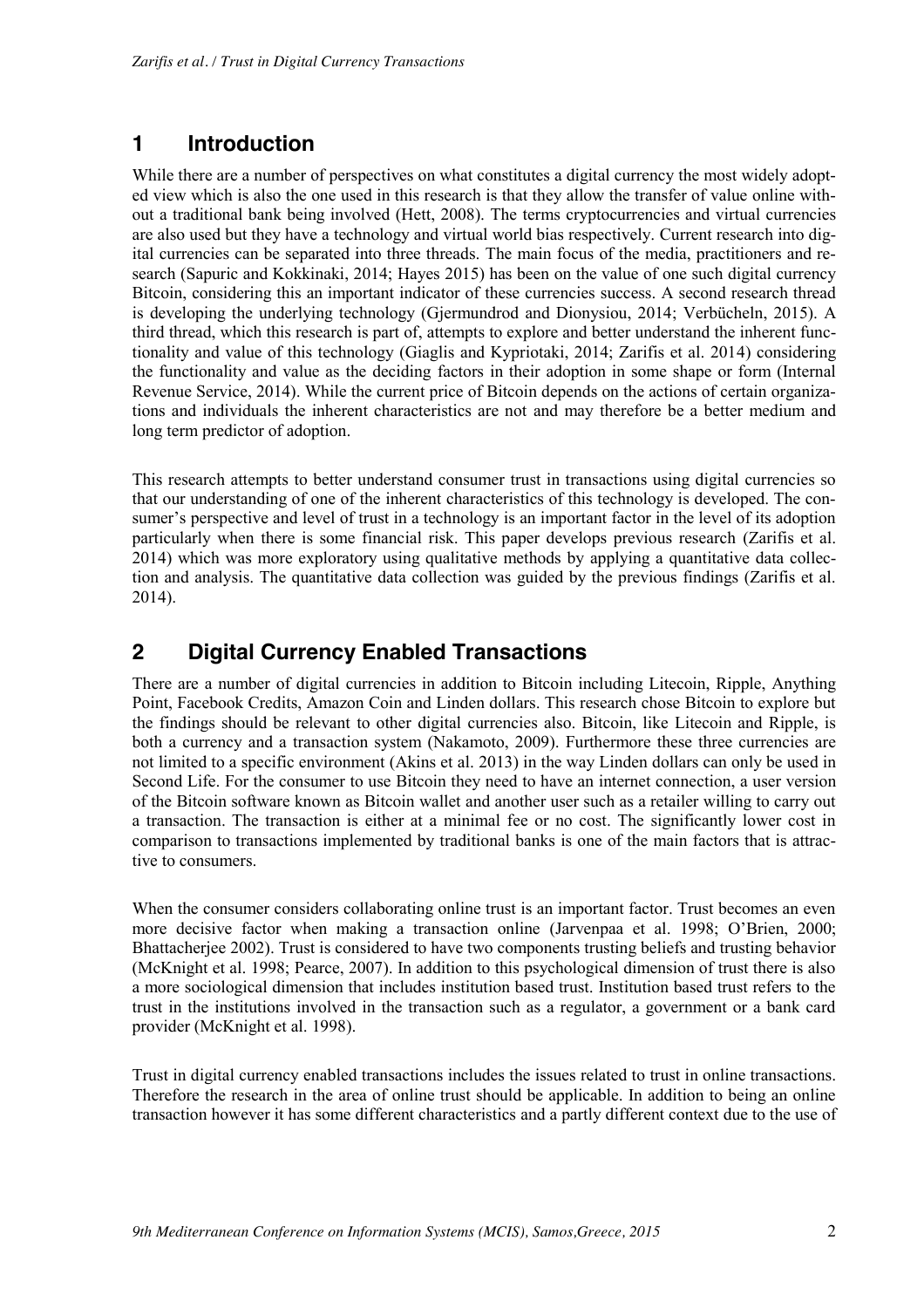digital currencies and therefore warrants particular attention. Previous research (Zarifis et al. 2014) attempted to explore trust in this area and adapt an existing model to this different context.

# **3 Digital Currency Trust Model**

The model proposed and explored in the first qualitative stage of this research (Zarifis et al. 2014) is a development of a widely adopted trust model (McKnight et al. 2002) and shows constructs of trust and their relationships. The model combines constructs applicable to trust in all online transactions such as the general web experience (McKnight et al. 2002) with constructs specific to digital currencies such as the digital currency payment system (Zarifis et al. 2014).



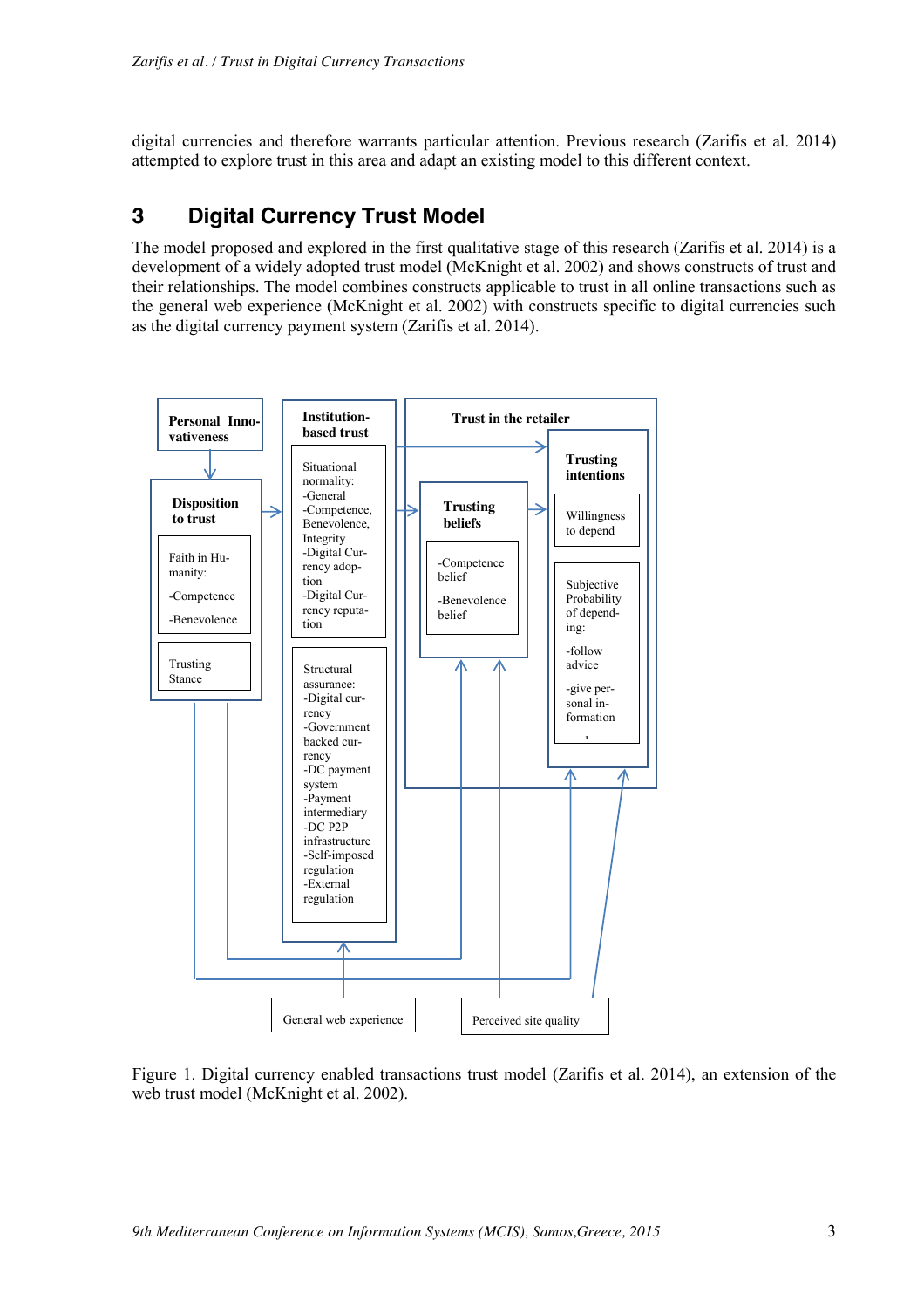The overarching constructs of the model personal innovativeness, disposition to trust, institution based trust, trusting beliefs, trusting intentions, general web experience and perceived site quality remain the same. These overarching constructs along with the original model have been validated extensively and are therefore a strong basis to develop and extend into the different context. These constructs had been first used in other disciplines before being applied to offline business to consumer commerce. They were then extended to the online context in a similar way to which they are being extended here to a partially different context.

Previous exploratory research (Zarifis et al. 2014) suggested that the constructs of personal innovativeness, disposition to trust, trusting beliefs, trusting intentions, general web experience and perceived site quality remained unchanged and valid for digital currency enabled transactions. These constructs are related to the psychology of the consumer and the online context so it is reasonable for them not to change as they are similar in the different context of digital currencies.

The differences identified to be explored further were in the area of institution based trust both in situational normality and structural assurance. The sociological dimension of institutional trust is posited to be significantly different to online transactions without digital currencies. Institutional trust is defined as the environment and institutions that shape and influence it (McKnight et al. 1998). For digital currency enabled transactions the environment is the internet. While the role of institutional trust has been researched extensively it is of particular interest for digital currencies because institutions that shape them are very different to the government organizations and private companies that shape other online payments such as by bank card.

Situational normality refers to the environment being perceived to conform to what is expected and to be conducive to a positive outcome. It has six sub-constructs. The first, general structural normality, refers to the prevalent conditions on the internet in relation to security and the degree to which expectations will be met. The degree to which the consumer considers the related institutions as competent, benevolent and acting with integrity reinforces situational normality. The degree of digital currency adoption can influence the consumer. This is related to the diffusion of innovation as consumers with different characteristics adopt an innovation depending on the degree and stage of the adoption of that innovation in general (Rogers, 1962). The last sub-construct, digital currency reputation from the consumer's perspective, can be influenced by a numbers of factors including reports in the media and word of mouth. The trajectory of a digital currency value in relation to other currencies, security breaches, successes or failures of organizations active in this area and developments in the regulatory framework can impact the reputation.

Structural assurance refers to the related regulations, laws and guarantees. Given the relatively immature area digital currencies exist in, these are both influential and changeable. From the consumers perspective there are similarities between the issues influencing situational normality and structural assurance but the former is more fluid and abstract while the latter is more rigid. This construct has seven sub-constructs. The first sub-construct focuses on the currency characteristics, not the technology. As digital currencies are an alternative to government backed currencies the structural assurance in both influences the level of trust in the former. The second sub-construct, the digital currency payment system, can be explored separately as it faces different challenges and competitors. The payment intermediary can fulfil the function of the payment but also act as a reputable independent third party reinforcing the consumers trust in a successful transaction. Digital currency peer-to-peer infrastructure can also be considered separately as it is the platform of the technology and fundamentally different to alternative currencies and payment systems. Self-imposed regulation is a factor as it is a way to mitigate the negative influence of the incomplete, immature and changeable current level of regulation.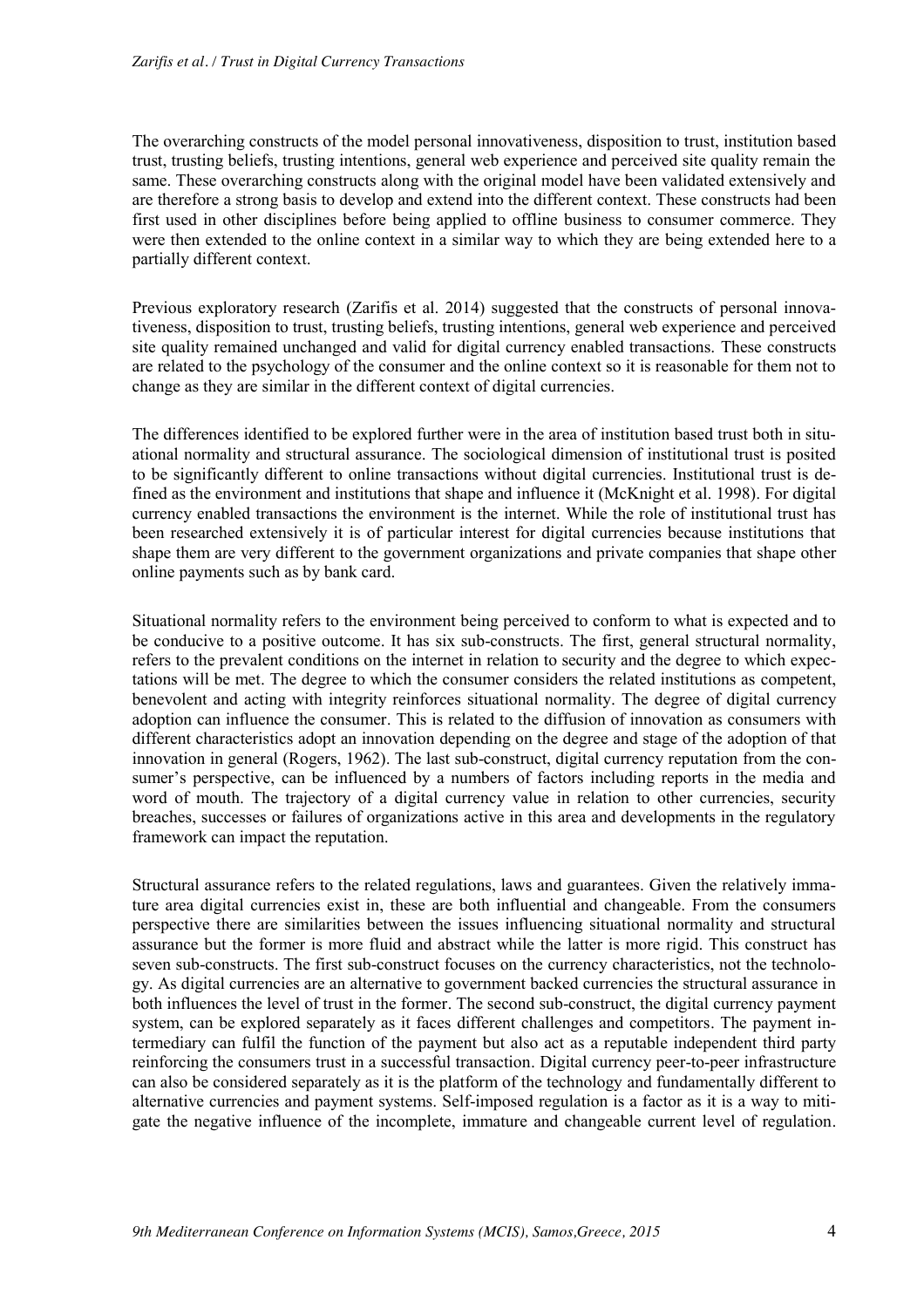The last sub-construct external regulation to the degree which it exists in different countries can influence the consumer.

### **4 Method**

While the research this paper develops (Zarifis et al. 2014) was exploratory and led to proposing some extensions to a model of trust to cater for this context this paper attempts to validate that proposed model. The data was collected by questionnaires. The participants had made online purchases but had not necessarily used Bitcoin. It was considered that a sample from current Bitcoin users which would share characteristics of technology savvy early adopters would be less representative of consumers in general. The limitation here is the varying exposure to this immature technology that the participants would have. This is a point in the method where gauging the consumers' perspective was preferred over a more typical human computer interaction focused experimental approach. The questionnaire adapted scales from similar research on trust (McKnight et al. 2002; Wrightsman, 1991; Dobing et al. 1993) and the participant responses were recorded on a 7-point Likert scale. Participants were recruited online and were mostly from Europe and North America. The participants were volunteers and no payment was given.

The analysis was in three stages covering convergent, discriminant and nomological validity. These three parameters would give us construct validity (Bagozzi et al. 1991). The methods used were Principal Component Analysis, Confirmatory Factor Analysis and lastly Second-Order Models. Principle Component Analysis would show us whether the constructs were discriminant. As these construct had been explored in the qualitative phase in earlier research (Zarifis et al. 2014) there were strong indications of the validity of the model's constructs but as the previous sample was small the generalizability of the findings could not be claimed. Confirmatory Factor Analysis was implemented with Structural Equation Modeling to evaluate the convergent and discriminant validity of the sub-constructs. Lastly Second-Order Models were used to evaluate the relationships across constructs with LISREL 9.1.

# **5 Results**

From 562 questionnaires received 528 were considered valid. The quantitative analysis of these questionnaires showed a degree of validity of the constructs that exceeded the minimum acceptable level. The hypothesized paths were significant. Additional links and adaptations of the model were explored but not found to be sufficiently supported. For the constructs that are relevant to all online transactions beyond supporting their validity in this context this research further supported their validity in online transactions by consumers in general. These previously validated constructs were personal innovativeness, disposition to trust, the sub-constructs of institutional trust that came from the general online trust model (McKnight et al. 2002), trusting beliefs, the general web experience and perceived site quality.

For the sub-constructs of institutional trust that are specific to the context of digital currencies this further supports the findings of the qualitative research which developed them (Zarifis et al. 2014) and suggests they are valid and generalizable. Digital currency adoption and digital currency reputation were particularly significant. Both of these are part of situational normality that appeared to have a stronger influence than structural assurance. This may be due to the early stage in the adoption of this technology and may subside when this technology matures and the uncertainty around certain issues is reduced. An alternative explanation of these results is that the sub-construct of situational normality is currently and will remain more significant for digital currencies due to the nature of the function they provide and the issues currencies and transactions involve.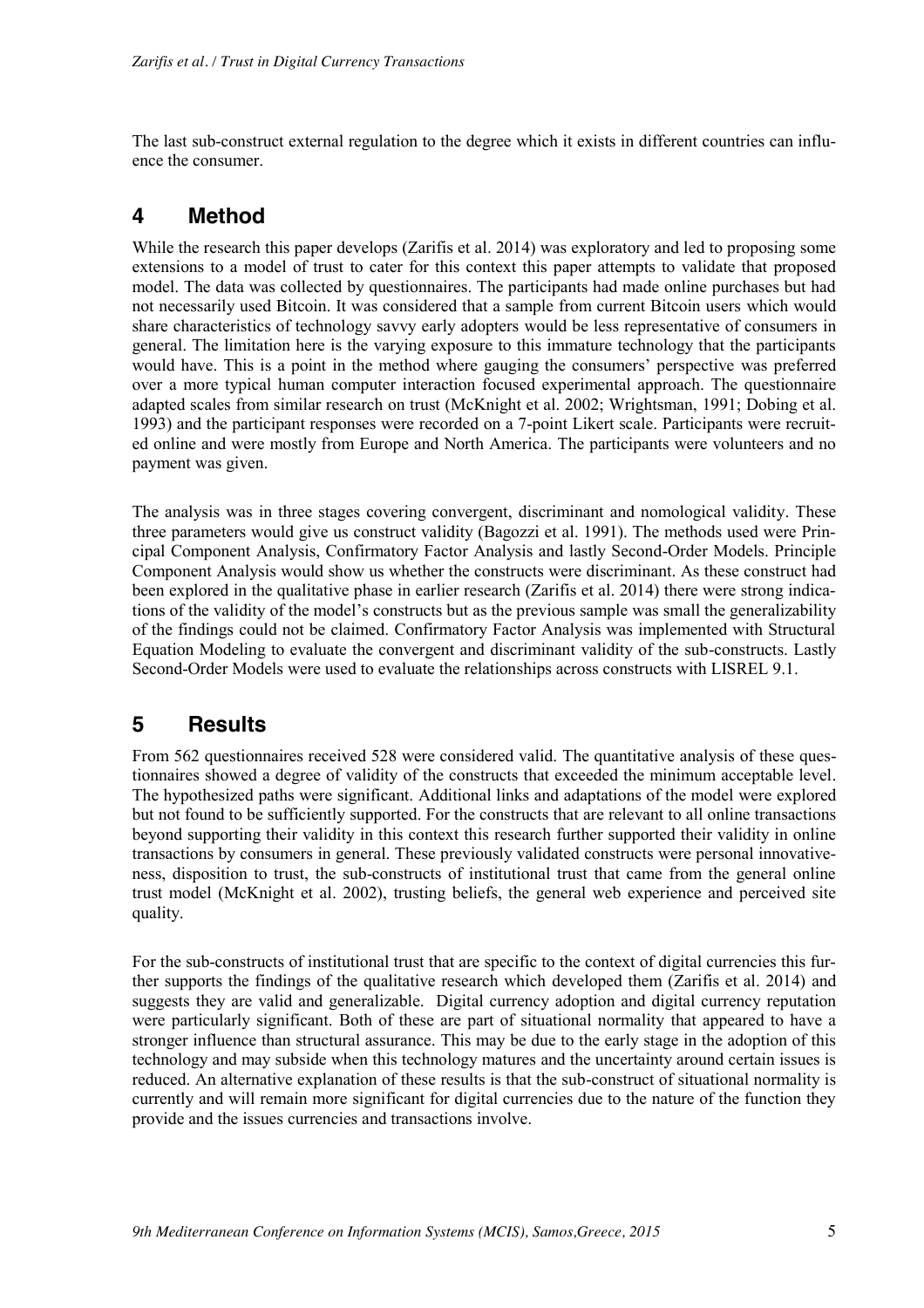| Construct               | Sub-construct                                                                                                                                                                   | Alpha                                        |
|-------------------------|---------------------------------------------------------------------------------------------------------------------------------------------------------------------------------|----------------------------------------------|
| Personal innovativeness |                                                                                                                                                                                 | 0.81                                         |
| Faith in humanity       | Competence<br>Benevolence<br>Integrity                                                                                                                                          | 0.79<br>0.86<br>0.83                         |
| Trusting stance         |                                                                                                                                                                                 |                                              |
| Institution-based trust | Situational normality<br>-General,<br>-Competence, Benevolence, Integrity<br>-DC adoption<br>-DC reputation                                                                     | 0.70<br>0.78<br>0.86<br>0.85                 |
|                         | Structural assurance<br>-Digital currency<br>-Government backed currency<br>-Payment intermediary<br>-DC P2P infrastructure<br>-Self-imposed regulation<br>-External regulation | 0.84<br>0.85<br>0.81<br>0.83<br>0.78<br>0.81 |
| Trust in the retailer   | Trusting beliefs<br>-Competence belief<br>-Benevolence belief<br>-Integrity belief                                                                                              | 0.85<br>0.84<br>0.83                         |
|                         | Trusting intentions<br>-Willingness to depend<br>-probability to follow advice<br>-probability to give personal infor-<br>mation                                                | 0.81<br>0.84<br>0.83                         |
| General web experience  | -probability to make a purchase                                                                                                                                                 | 0.84<br>0.82                                 |
| Perceived site quality  |                                                                                                                                                                                 | 0.86                                         |

Table 1. Construct and sub-construct reliability

# **6 Conclusion**

Digital currencies appear to offer advantages such as convenient, immediate, low cost transactions and have attracted the interest from retailers and consumers (Giaglis and Kypriotaki, 2014). These currencies however face the challenge posed by trust that is particularly decisive in all online purchases and transactions (Jarvenpaa et al. 1998; Bhattacherjee, 2002; Zarifis and Kokkinaki, 2015). The main contribution of this research was to assess the validity of the digital currency trust model proposed (Zarifis et al. 2014). This is part of a thread of research into the potential value and limitations of digital cur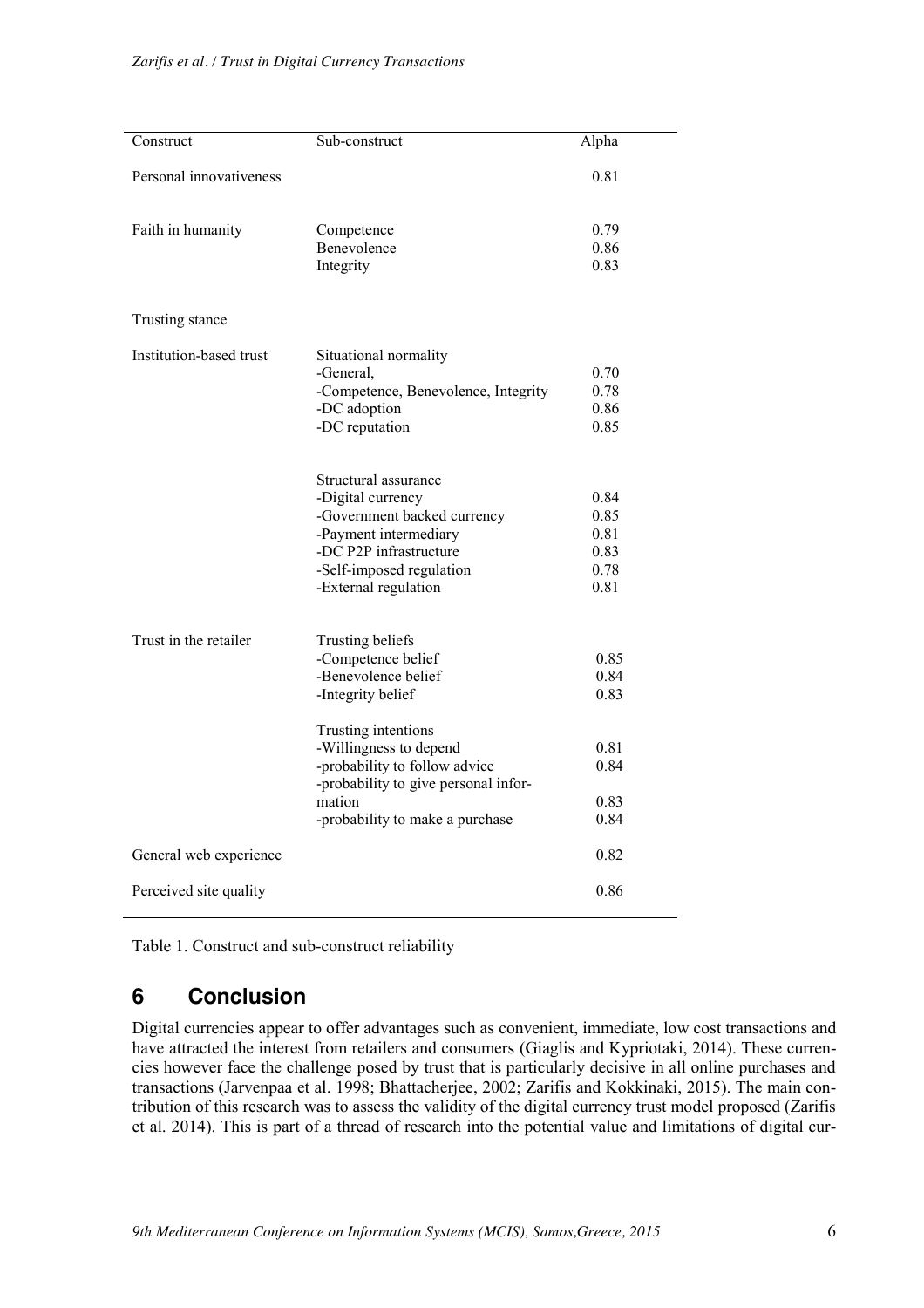rencies to the consumer (Giaglis and Kypriotaki, 2014). The data collected and analysed supported firstly the validity of the model and secondly that trust has related but distinct parts that should be given individual attention.

The consumer trust in digital currency mediated transactions model can benefit organizations utilizing digital currencies in a number of ways: Firstly those developing the technology that supports the currency itself but also organizations that want to use it can take the findings into consideration to reinforce trust. For example the disagreements over the future of Bitcoin (Hearn, 2015) reduce institutional trust significantly and should be avoided. Secondly organizations engaged in business to consumer e-commerce can adapt their models, marketing and outlets to build consumer trust more effectively. For example a retailer can compensate for the reduced institutional trust by increasing trust with further assurances and guarantees (Karimov and Brengman, 2014). Thirdly organizations engaged in business to consumer commerce faced with a range of payment systems and channels (Lazaris and Vrechopoulos, 2015; Zarifis and Kokkinaki, 2015) can make better informed choices about where digital currencies can fit into their multichannel strategy. The role of the payment intermediary who may offer the digital currency functionality also influences trust. The value of some steps that have already taken place are supported by the model such as some Bitcoin organizations volunteering themselves to be regulated so that institutional trust is enhanced (Gruber, 2013). Lastly the trust in digital currency enabled transactions model can provide clarity, a platform and structure for further research and discussion.

Further research is needed to confirm the findings with different samples, methodologies and digital currencies other than Bitcoin. Furthermore the constructs and sub-constructs may change in their significance and relevance over time. This is due to the volatile nature of this immature technology and its relationship with competing online payment systems which are also evolving.

# **References**

- Akins, B.W., Chapman, J.L. and Gordon, J.M. (2013). "A Whole New World: Income Tax Considerations of the Bitcoin Economy", Pittsburgh Tax Review, URL: http://ssrn.com/abstract=2394738 (visited on 25/07/2015).
- Bagozzi, R.P., Yi, Y. and Phillips L.W. (1991). "Assessing construct validity in organizational research". Admin. Sci. Quart. vol. 36, pp. 421.
- Bhattacherjee, A. (2002). "Individual trust in online firms: Scale development and initial test", Journal of Management Information Systems, vol. 19, iss. 1, pp. 211-241.
- Dobing, B. (1993). "Building trust in user-analyst relationships". Unpublished Doctoral Dissertation, Information and Decision Sciences Department, University of Minnesota, Minneapolis.
- Giaglis M.G. and Kypriotaki K.N. (2014). "Towards an Agenda for Information Systems Research on Digital Currencies and Bitcoin", Business Information Systems, vol. 183, pp 3-13.
- Gjermundrod, H. and Dionysiou, I. (2014). "Recirculating Lost Coins in Cryptocurrency Systems", Business Information Systems, vol. 183, pp 255-268.
- Gruber, S.M. (2013). "Trust, Identity, and Disclosure: Are Bitcoin Exchanges the Next Virtual Havens for Money Laundering and Tax Evasion?", 32 Quinnipiac L. Rev., pp.135, URL: http://ssrn.com/abstract=2312110 (visited on 25/07/2015).
- Hayes, A. (2015). "Cryptocurrency value formation: an empirical analysis leading to a cost of production model for valuing bitcoin", Ninth Annual Mediterranean Conference on Information System (MCIS), Samos, pending.
- Hearn, M. (2015). "Why is bitcoin forking? A tale of different visions", Medium: Faith and Future, URL: https://medium.com/faith -and-future/why-is-bitcoin-forking-d647312d22c1 (visited on 25/07/2015).